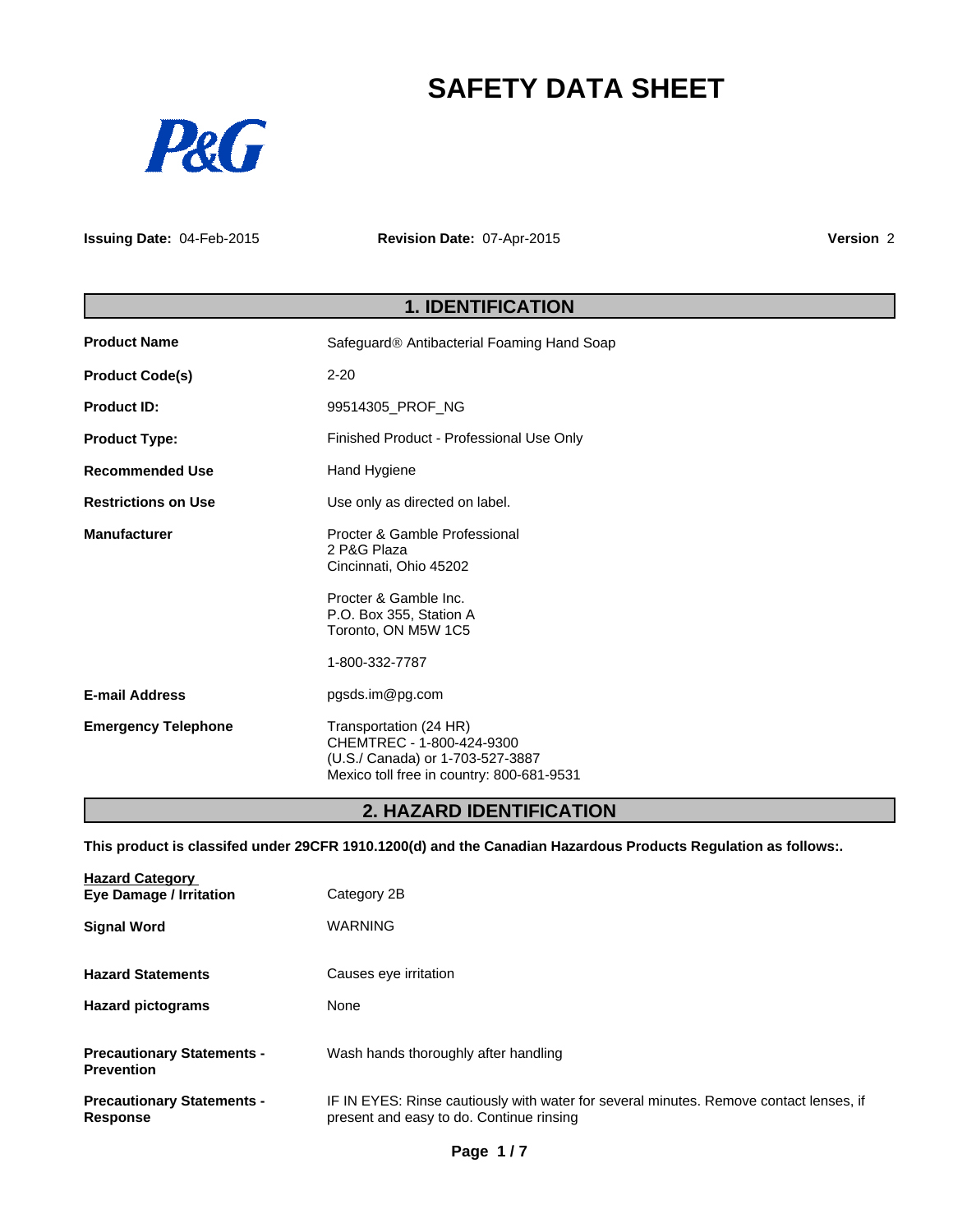**99514305\_PROF\_NG** - **SafeguardÒ Antibacterial Foaming Hand Soap**

|                                                      | If eye irritation persists: Get medical advice/attention<br>IF SWALLOWED:<br>Drink 1 or 2 glasses of water |
|------------------------------------------------------|------------------------------------------------------------------------------------------------------------|
| <b>Precautionary Statements -</b><br><b>Storage</b>  | None                                                                                                       |
| <b>Precautionary Statements -</b><br><b>Disposal</b> | None                                                                                                       |
| Hazards not otherwise classified<br>(HNOC)           | None                                                                                                       |

## **3. COMPOSITION/INFORMATION ON INGREDIENTS**

## **Ingredients are listed according to 29CFR 1910.1200 Appendix D and the Canadian Hazardous Products Regulation**

| <b>Chemical Name</b>                   | <b>Synonyms</b> | <b>Trade Secret</b> | <b>CAS-No</b> | Weight %    |
|----------------------------------------|-----------------|---------------------|---------------|-------------|
| <b>Glvcerin</b>                        |                 | No                  | $56 - 81 - 5$ | $5 - 10$    |
| 1-Propanaminium,                       |                 | No                  | 61789-40-0    | 1 - 5       |
| 3-amino-N-(carboxymethyl)-N,N-dimet    |                 |                     |               |             |
| hyl-, N-coco acyl derivs., inner salts |                 |                     |               |             |
| Quaternary ammonium compounds,         |                 | No                  | 8001-54-5     | $0.1 - 1.0$ |
| alkylbenzyldimethyl, chlorides         |                 |                     |               |             |

## **4. FIRST AID MEASURES**

## **First aid measures for different exposure routes**

| Eye contact                                                                          | Rinse with plenty of water. Get medical attention immediately if irritation persists.                          |  |  |
|--------------------------------------------------------------------------------------|----------------------------------------------------------------------------------------------------------------|--|--|
| <b>Skin contact</b>                                                                  | Rinse with plenty of water. Get medical attention if irritation develops and persists.                         |  |  |
| Ingestion                                                                            | Drink 1 or 2 glasses of water. Do NOT induce vomiting. Get medical attention immediately if<br>symptoms occur. |  |  |
| <b>Inhalation</b>                                                                    | Move to fresh air. If symptoms persist, call a physician.                                                      |  |  |
| Most important symptoms/effects,<br>acute and delayed                                | None under normal use conditions.                                                                              |  |  |
| Indication of immediate medical attention and special treatment needed, if necessary |                                                                                                                |  |  |

**Notes to Physician** Treat symptomatically.

## **5. FIRE-FIGHTING MEASURES**

| Suitable extinguishing media                      | Dry chemical, CO <sub>2</sub> , alcohol-resistant foam or water spray.                                                                    |
|---------------------------------------------------|-------------------------------------------------------------------------------------------------------------------------------------------|
| Unsuitable Extinguishing Media                    | None.                                                                                                                                     |
| <b>Special hazard</b>                             | None known.                                                                                                                               |
| Special protective equipment for<br>fire-fighters | As in any fire, wear self-contained breathing apparatus pressure-demand, MSHA/NIOSH<br>(approved or equivalent) and full protective gear. |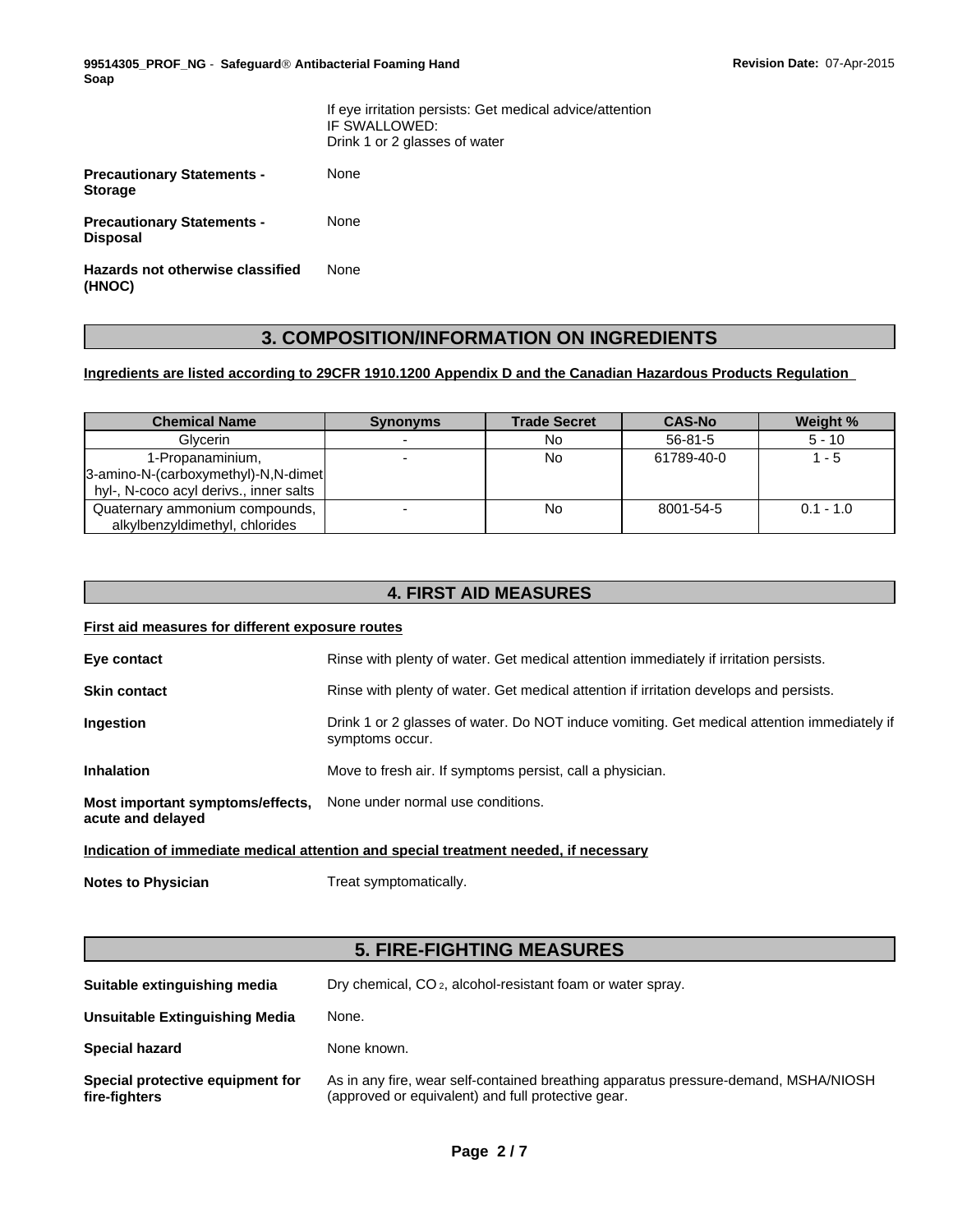**Specific hazards arising from the chemical** None.

|                                                              | 0. ACCIDENTAL RELEASE MEASURES                                                                                                                                                                                                        |  |
|--------------------------------------------------------------|---------------------------------------------------------------------------------------------------------------------------------------------------------------------------------------------------------------------------------------|--|
|                                                              | Personal precautions, protective equipment and emergency procedures                                                                                                                                                                   |  |
| <b>Personal precautions</b>                                  | Use personal protective equipment. Do not get in eyes, on skin, or on clothing.                                                                                                                                                       |  |
| Advice for emergency responders                              | Use personal protective equipment as required.                                                                                                                                                                                        |  |
| Methods and materials for containment and cleaning up        |                                                                                                                                                                                                                                       |  |
| <b>Methods for containment</b>                               | Absorb with earth, sand or other non-combustible material and transfer to containers for<br>later disposal.                                                                                                                           |  |
| Methods for cleaning up                                      | Contain spillage, and then collect with non-combustible absorbent material, (e.g. sand,<br>earth, diatomaceous earth, vermiculite) and place in container for disposal according to<br>local / national regulations (see section 13). |  |
|                                                              | 7. HANDLING AND STORAGE                                                                                                                                                                                                               |  |
| <b>Precautions for safe handling</b>                         |                                                                                                                                                                                                                                       |  |
| Advice on safe handling                                      | Use personal protective equipment as required. Keep container closed when not in use.<br>Never return spills in original containers for re-use. Keep out of the reach of children.                                                    |  |
| Conditions for safe storage, including any incompatibilities |                                                                                                                                                                                                                                       |  |
| <b>Storage Conditions</b>                                    | Keep containers tightly closed in a dry, cool and well-ventilated place.                                                                                                                                                              |  |
| Incompatible products                                        | None known.                                                                                                                                                                                                                           |  |
|                                                              |                                                                                                                                                                                                                                       |  |

**6. ACCIDENTAL RELEASE MEASURES**

## **8. EXPOSURE CONTROLS/PERSONAL PROTECTION**

### **Control parameters**

## **Exposure Guidelines** .

| <b>Chemical Name</b> | <b>CAS-No</b> | <b>ACGIH TLV</b> | <b>OSHA PEL</b>                                               | <b>Mexico PEL</b> |
|----------------------|---------------|------------------|---------------------------------------------------------------|-------------------|
| Glycerin             | $56 - 81 - 5$ |                  | $ TWA: 15 mg/m3$ mist, total Mexico: TWA 10 mg/m <sup>3</sup> |                   |
|                      |               |                  | particulate                                                   |                   |
|                      |               |                  | TWA: 5 mg/m <sup>3</sup> mist,                                |                   |
|                      |               |                  | respirable fraction                                           |                   |
|                      |               |                  | (vacated) TWA: 10 mg/m <sup>3</sup>                           |                   |
|                      |               |                  | mist, total particulate                                       |                   |
|                      |               |                  | (vacated) TWA: $5 \text{ mg/m}^3$                             |                   |
|                      |               |                  | mist, respirable fraction                                     |                   |

| <b>Chemical Name</b> | <b>CAS-No</b> | <b>Alberta</b>           | Quebec                   | <b>Ontario TWAEV</b>     | <b>British Columbia</b>  |
|----------------------|---------------|--------------------------|--------------------------|--------------------------|--------------------------|
| Glycerin             | $56 - 81 - 5$ | TWA: $10 \text{ ma/m}^3$ | TWA: $10 \text{ ma/m}^3$ | TWA: $10 \text{ ma/m}^3$ | TWA: $10 \text{ ma/m}^3$ |
|                      |               |                          |                          |                          | TWA: $3 \text{ ma/m}^3$  |

No relevant exposure guidelines for other ingredients

**Exposure controls**

**Engineering Measures Distribution, Workplace and Household Settings:** Ensure adequate ventilation

**Product Manufacturing Plant (needed at Product-Producing Plant ONLY):**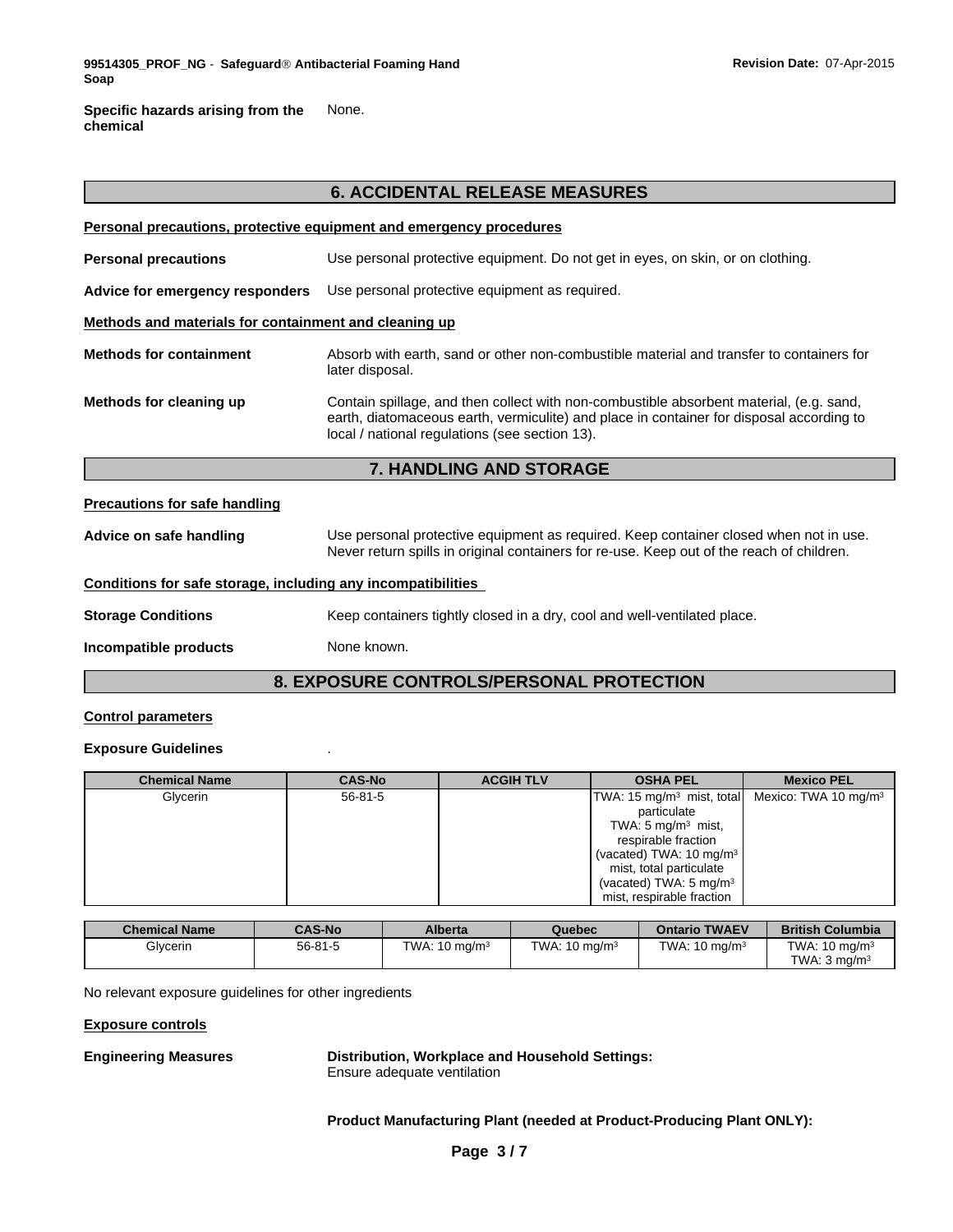**99514305\_PROF\_NG** - **SafeguardÒ Antibacterial Foaming Hand Soap**

Where reasonably practicable this should be achieved by the use of local exhaust ventilation and good general extraction **Personal Protective Equipment Eye Protection Distribution, Workplace and Household Settings:** No special protective equipment required **Product Manufacturing Plant (needed at Product-Producing Plant ONLY):** Use appropriate eye protection **Hand Protection Distribution, Workplace and Household Settings:** No special protective equipment required **Product Manufacturing Plant (needed at Product-Producing Plant ONLY):** Protective gloves **Skin and Body Protection Distribution, Workplace and Household Settings:** No special protective equipment required **Product Manufacturing Plant (needed at Product-Producing Plant ONLY):** Wear suitable protective clothing **Respiratory Protection Distribution, Workplace and Household Settings:** No special protective equipment required

> **Product Manufacturing Plant (needed at Product-Producing Plant ONLY):** In case of insufficient ventilation wear suitable respiratory equipment

| 9. PHYSICAL AND CHEMICAL PROPERTIES |  |
|-------------------------------------|--|
|-------------------------------------|--|

| Physical State @20°C                                           | liquid                                                                            |      |
|----------------------------------------------------------------|-----------------------------------------------------------------------------------|------|
| Appearance                                                     | pink                                                                              |      |
| Odor                                                           | Scented                                                                           |      |
| Odor threshold                                                 | No information available                                                          |      |
| Property                                                       | Values                                                                            | Note |
| pH value                                                       | No information available                                                          |      |
| Melting/freezing point                                         | No information available                                                          |      |
| <b>Boiling point/boiling range</b>                             | No information available                                                          |      |
| Flash point                                                    | > 93.3 °C / > 200 °F                                                              |      |
| <b>Evaporation rate</b>                                        | No information available                                                          |      |
| Flammability (solid, gas)                                      | No information available                                                          |      |
| <b>Flammability Limits in Air</b>                              |                                                                                   |      |
| <b>Upper flammability limit</b>                                | No information available                                                          |      |
| <b>Lower Flammability Limit</b>                                | No information available                                                          |      |
| Vapor pressure                                                 | No information available                                                          |      |
| Vapor density                                                  | No information available                                                          |      |
| <b>Relative density</b>                                        | 0.91                                                                              |      |
| Water solubility                                               | No information available                                                          |      |
| Solubility in other solvents                                   | No information available                                                          |      |
| Partition coefficient: n-octanol/waterNo information available |                                                                                   |      |
| <b>Autoignition temperature</b>                                | No information available                                                          |      |
| <b>Decomposition temperature</b>                               | No information available                                                          |      |
| Viscosity of Product                                           | No information available                                                          |      |
| VOC Content (%)                                                | Products comply with US state and federal regulations for VOC content in consumer |      |

products.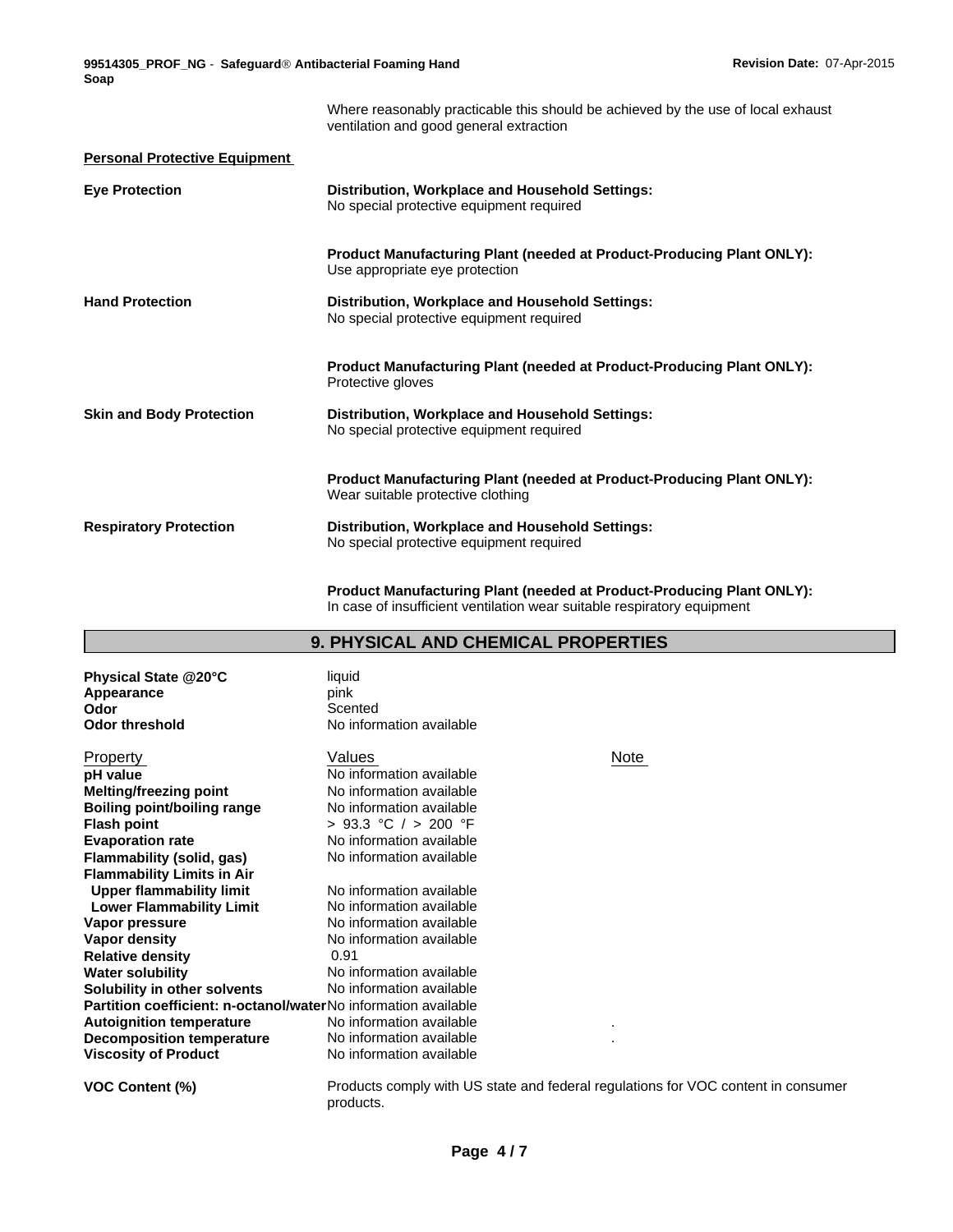## **10. STABILITY AND REACTIVITY**

| <b>Reactivity</b>               | None under normal use conditions.        |
|---------------------------------|------------------------------------------|
| <b>Stability</b>                | Stable under normal conditions.          |
| <b>Hazardous polymerization</b> | Hazardous polymerization does not occur. |
| <b>Hazardous Reactions</b>      | None under normal processing.            |
| <b>Conditions to Avoid</b>      | None under normal processing.            |
| <b>Materials to avoid</b>       | None in particular.                      |

**Hazardous Decomposition Products** None under normal use.

## **11. TOXICOLOGICAL INFORMATION**

## **Product Information**

**Information on likely routes of exposure**

| <b>Inhalation</b>   | No known effect.    |  |
|---------------------|---------------------|--|
| <b>Skin contact</b> | No known effect.    |  |
| <b>Ingestion</b>    | No known effect.    |  |
| Eye contact         | Irritating to eyes. |  |

#### **Delayed and immediate effects as well as chronic effects from short and long-term exposure**

| <b>Acute toxicity</b>             | No known effect.    |
|-----------------------------------|---------------------|
| <b>Skin corrosion/irritation</b>  | No known effect.    |
| Serious eye damage/eye irritation | Irritating to eyes. |
| <b>Skin sensitization</b>         | No known effect.    |
| <b>Respiratory sensitization</b>  | No known effect.    |
| Germ cell mutagenicity            | No known effect.    |
| <b>Neurological Effects</b>       | No known effect.    |
| <b>Reproductive toxicity</b>      | No known effect.    |
| <b>Developmental toxicity</b>     | No known effect.    |
| <b>Teratogenicity</b>             | No known effect.    |
| <b>STOT - single exposure</b>     | No known effect.    |
| <b>STOT - repeated exposure</b>   | No known effect.    |
| <b>Target Organ Effects</b>       | No known effect.    |
| <b>Aspiration hazard</b>          | No known effect.    |
| Carcinogenicity                   | No known effect.    |

## **Component Information**

| Chemical Name | <b>CAS-No</b> | LD50 Oral | LD50<br>Dermal | 50 Inhalation  |
|---------------|---------------|-----------|----------------|----------------|
| Glvcerin      | $56 - 81 - 5$ |           |                | L (Rať<br>ma/l |

## **12. ECOLOGICAL INFORMATION**

## **Ecotoxicity**

The product is not expected to be hazardous to the environment.

| Persistence and degradability    | No information available. |
|----------------------------------|---------------------------|
| <b>Bioaccumulative potential</b> | No information available. |
| <b>Mobility</b>                  | No information available. |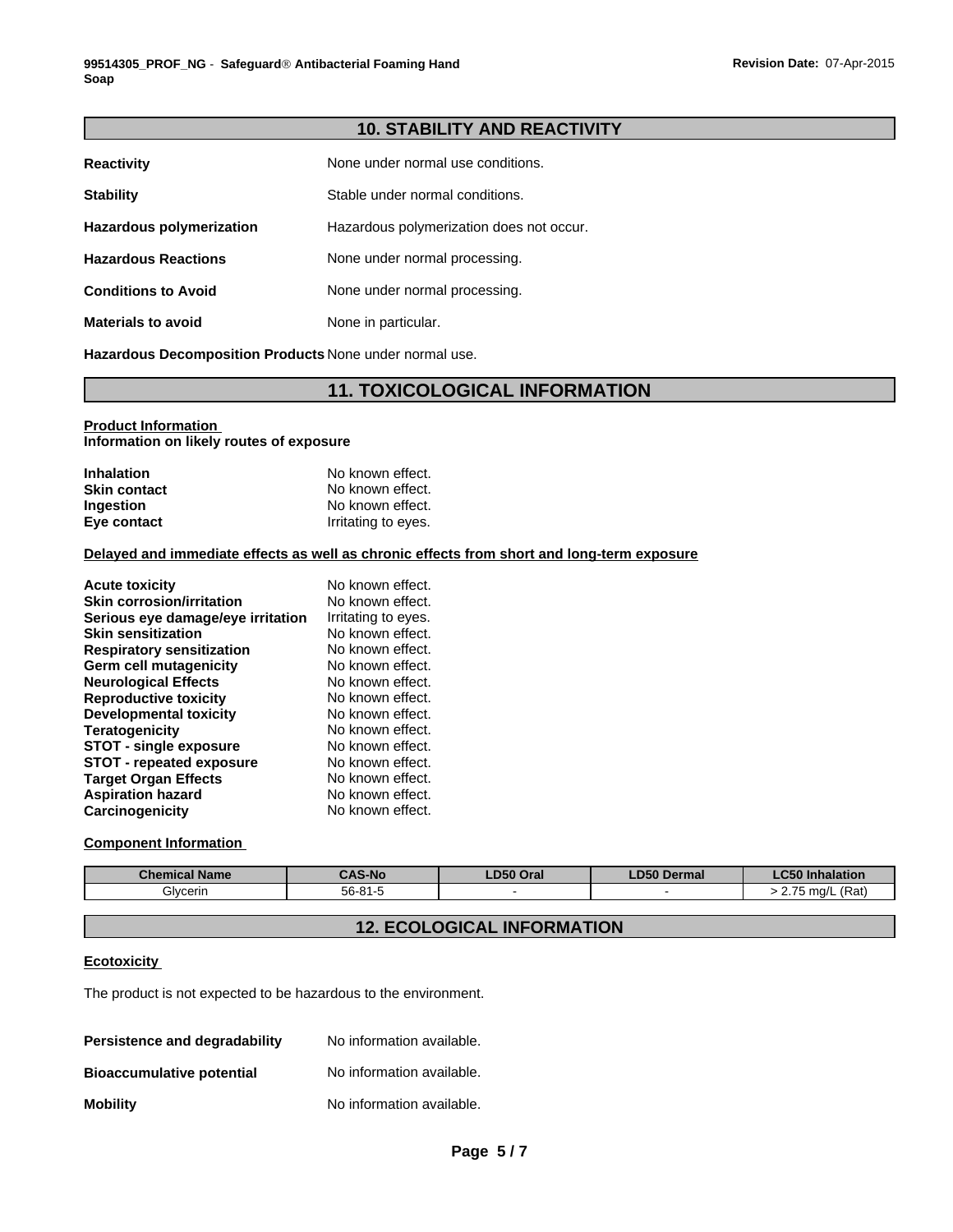**Other adverse effects** No information available.

## **13. DISPOSAL CONSIDERATIONS**

| <b>Waste treatment</b>                                          |                                                                                                        |
|-----------------------------------------------------------------|--------------------------------------------------------------------------------------------------------|
| Waste from Residues / Unused<br><b>Products</b>                 | Disposal should be in accordance with applicable regional, national and local laws and<br>regulations. |
| Contaminated packaging                                          | Disposal should be in accordance with applicable regional, national and local laws and<br>regulations. |
| California Hazardous Waste Codes 331<br>(non-household setting) |                                                                                                        |

## **14. TRANSPORT INFORMATION**

| <b>DOT</b>  | Not regulated |
|-------------|---------------|
| <b>IMDG</b> | Not regulated |
| <b>IATA</b> | Not regulated |

## **15. REGULATORY INFORMATION**

### **U.S. Federal Regulations**

#### **SARA 313**

Section 313 of Title III of the Superfund Amendments and Reauthorization Act of 1986 (SARA). This product does not contain any chemicals which are subject to the reporting requirements of the Act and Title 40 of the Code of Federal Regulations, Part 372

#### **CERCLA**

This material, as supplied, does not contain any substances regulated as hazardous substances under the Comprehensive Environmental Response Compensation and Liability Act (CERCLA) (40 CFR 302) or the Superfund Amendments and Reauthorization Act (SARA) (40 CFR 355). There may be specific reporting requirements at the local, regional, or state level pertaining to releases of this material

#### **Clean Air Act, Section 112 Hazardous Air Pollutants (HAPs) (see 40 CFR 61)**

This product contains the following substance(s) which are either listed as hazardous air pollutants (HAPS) or VOC's per the Clean Air Act:

| <b>Chemical Name</b> | <b>CAS-No</b> | CAA (Clean Air Act) - 1990<br><b>Hazardous Air Pollutants</b> |
|----------------------|---------------|---------------------------------------------------------------|
| Phenoxvethanol       | 122-99-6      |                                                               |

#### **Clean Water Act**

This product does not contain any substances regulated as pollutants pursuant to the Clean Water Act (40 CFR 122.21 and 40 CFR 122.42)

#### **California Proposition 65**

This product is not subject to warning labeling under California Proposition 65.

#### **U.S. State Regulations (RTK)**

| <b>Chemical Name</b> | <b>CAS-No</b> | <b>New</b><br><b>Jersey</b> |
|----------------------|---------------|-----------------------------|
| slycerinد'           | 56-81-<br>.   |                             |